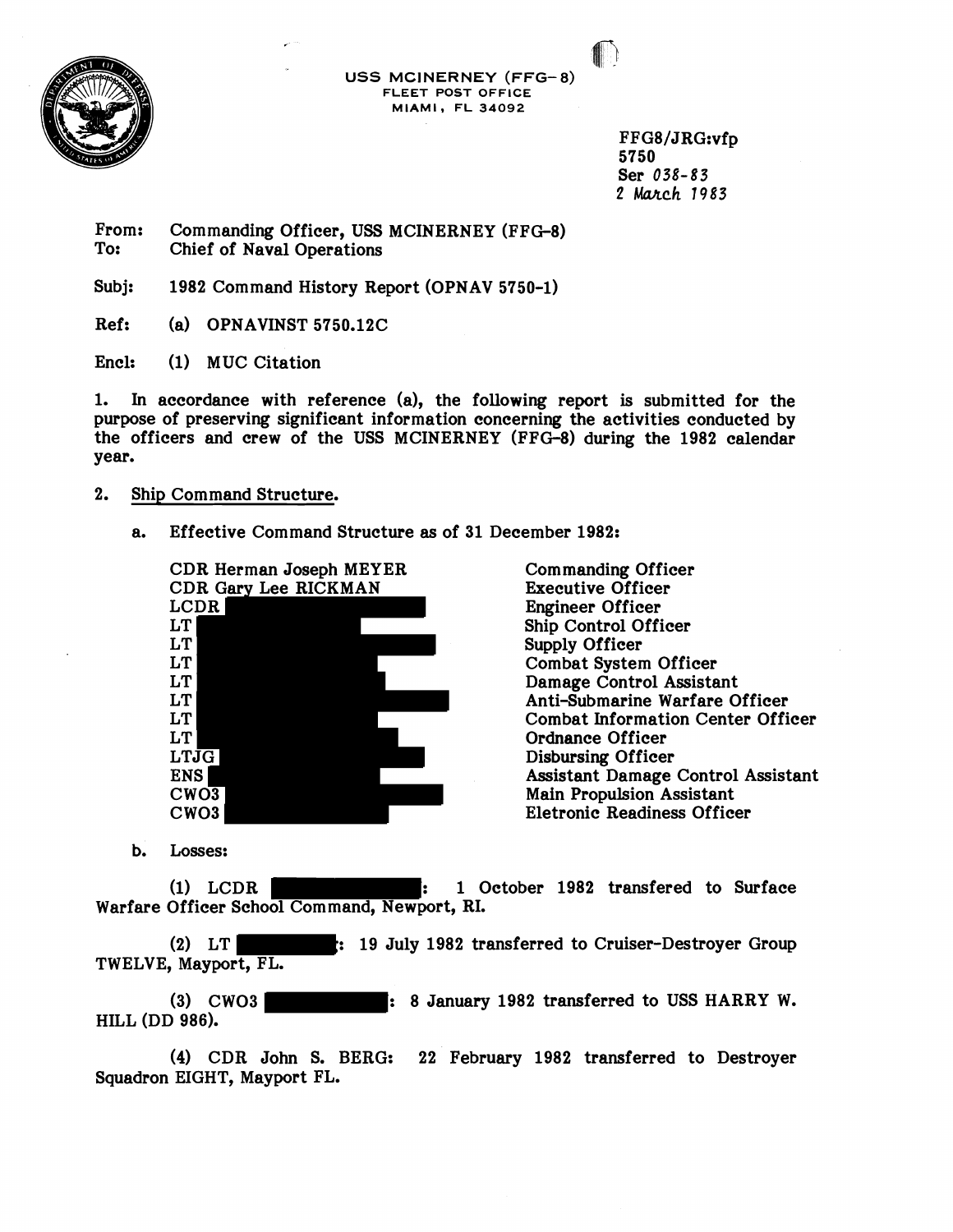c. Gains:

(1) CDR Herman J. MEYER: 12 February 1982 received from Commander, Naval Surface Force, U.S. Atlantic Fleet, Norfolk, VA.

(2) ENS  $\blacksquare$   $\blacksquare$  : 22 February 1982 received from Naval Damage Control Training Center, Philadelphia, PA.

(3) LT : 7 September 1982 received from Combat Training Center, Atlantic, Virginia Beach, VA.

(4) LT : 7 September 1982 received from USS PREBLE (DDG-46).

(5) LT : 5 January 1982 received from USS TATTNALL (DDG-19).

3. Historical Narrative. Since 6 January 1981, United States Ship MCINERNEY (FFG-8) has been employed in support of the Chief of Naval Operations Project 189; the Operational and Technical Evaluation of the SH-GOB SeaHawk LAMPS MKIII aircraft and associated shipboard systems, including the Rapid Assist Securing and Traverse (RAST) system. Operational and technical evaluations of CNO Project 189 were successfully completed on 31 January 1982.

On 22 February a Change of Command ceremony' was conducted onboard, during which CDR John S. BERG, USN was relieved by CDR Herman J. MEYER, USN. Guest speaker was Vice Admiral John D. JOHNSON, Jr., USN, Commander, Naval Surface Force, U.S. Atlantic Fleet. Also present at the cermeony was Captain KALLARES, Commander Destroyer Squadron EIGHT.

A burial at sea ceremony was conducted for Hosea C. CAMPBELL, USN (Vet) on 26 March while underway enroute to Refresher Training in Guantanamo Bay, Cuba. Successfully completed Refresher Training on 26 April, including an Operational Readiness Evaluation/Battle Problem with an overall adjective grade of very good/90.

On 10 April while inport Guantanamo Bay, Cuba, a class Alfa fire was discovered and extinguished in the 400Hz equipment room. No arson was involved. Conducted routine port visit in Key West and Miami, Florida. Completed a Combat Systems Readiness Review 14 May.

Assumed the duties as COMDESRON EIGHT Flagship from 13-31 May.

Conducted inport RAVIR and Multi-Threat Exercise training 22-28 May. Also participated in the 24-28 May Surface Warfare Training week with CDS-8 Staff embarked.

Embarked midshipmen for training under LANTRAMID Group 11, 8 June - 12 July. Underway for independent steaming operations in the Jacksonville Operations area from 9-11 June.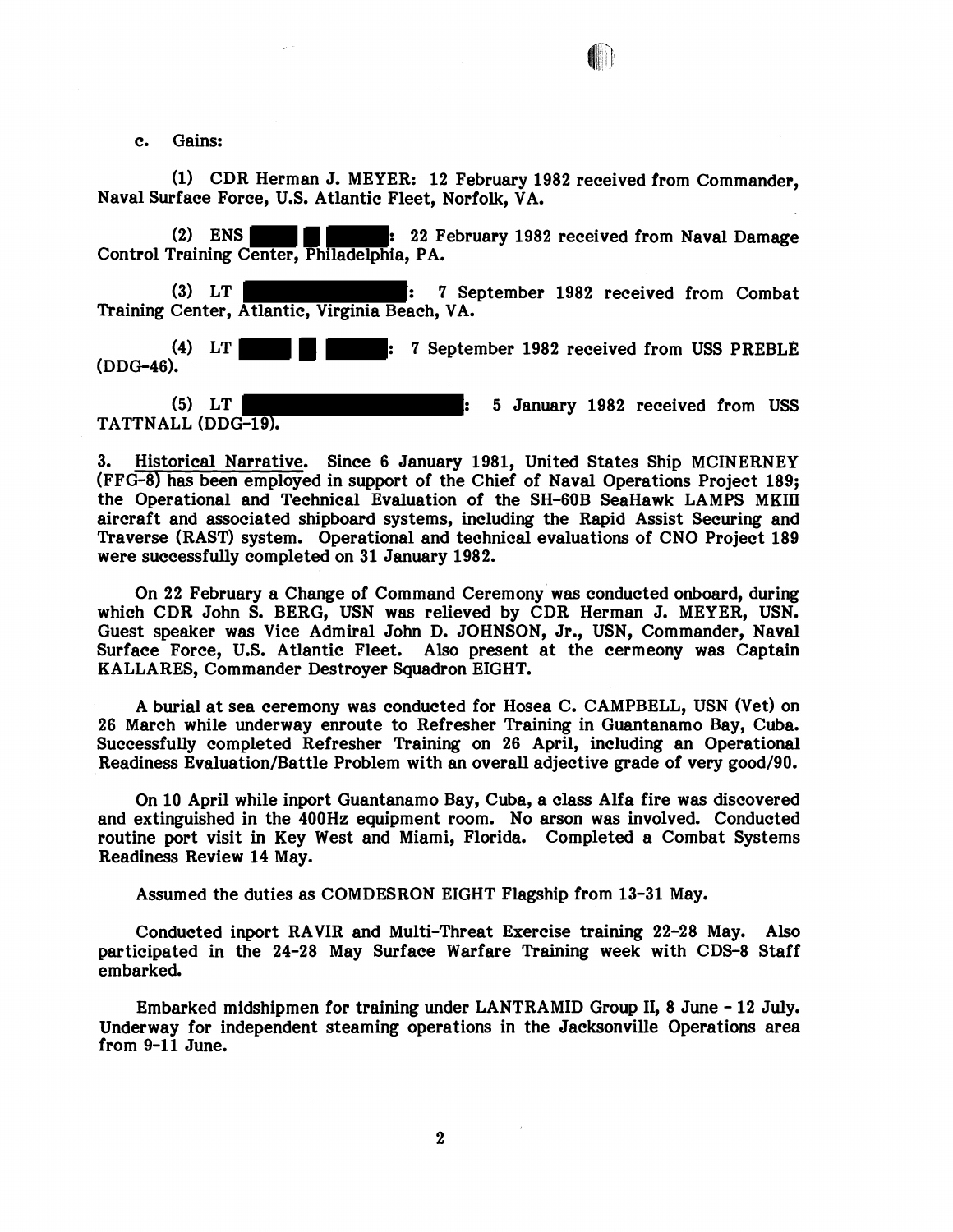Assumed the duties as COMCRUDESGRU TWELVE Flagship from 15 June - 11 July.

Commenced deinstallation of the LAMPS MK 111 system from 28 June - <sup>13</sup> August.

Conducted Intermediate Maintenance Availability with USS YOSEMITE from 12 July - 31 July.

On 3 September 1982 the USS MCINERNEY was presented the Meritorious Unit Commendation by RADM Conrad, Commander, Cruiser-Destroyer Group TWELVE for MCINERNEY's outstanding support of CNO Project 189, the Operational Technical Evaluation of the SH-GOB Seahawk LAMPS MKIII aircraft. A copy of the citation is included as enclosure (1).

Operated in the Jacksonville Operation Area from 15-17 September. On 15 September, USS MCINERNEY overheard a distress call from the civilian tugboat Taurus with a tow. Taurus reported taking on water and was in danger of sinking. With the assistance of a Navy SAR SH-3 helicopter from HS-1, USS MCINERNEY transferred three sailors, dewatering equipment and patching equipment to Taurus. The MCINERNEY dewatering team fought fires and dewatered the tug, until her arrival in Jacksonville.

On 1 October USS MCINERNEY departed Mayport for the Puerto Rican Operation Areas to participate in Readiness Exercise 3-82 (READEX 3-82). During READEX numerous exercises were completed. They included: AAW tracking, Junior Officer shiphandling, surface tracking, gun shoots, URN-25 Tacan evaluation, coordinated surface-air ASW exercises, and towing/be towed exercises. A RIMEX was completed during which USS MCINERNEY fired 4 missiles at incoming drones. USS MCINERNEY served as an opposing "Orange Force" unit simulating a Mod Kashin tattletale during the 10-12 October War-at-Sea scenario. AN ULQ-13 van was installed to provide simulated emissions. After a brief San Juan, Puerto Rico port visit, MCINERNEY rendezvoused with USS AMERICA to assist in her Operational Readiness Evaluation and type training. Eight selex graded exercises and an overall Combat Systems Operational Readiness Evaluation phase 111 were successfully completed.

A Preparation for Overseas Movement phase was completed prior to departure on MCINERNEY's maiden Mediterranean/Indian Ocean deployment on 22 November. A transit to the -Mediterranean was conducted from 22 November - 2 December. Inchopped to CINCUSNAVEUR/COMSIXTHFLT operational command on 2 December. Arrived Tangier, Morocco on 2 December for port visit. On 4 December the Mayor of Tangier was hosted to a tour and official luncheon. On 5 December 1982, USS MCINERNEY was officially visited by the U.S. Ambassador to Morocco, Mr. Joseph V. Reed. Mr. Reed was accompanied by the Director of the U.S. Information Service, Mr. Charles Z. Wick and the U.S. Defense Attache, Colonel Louis J. Piantadosi, USMC. Mr. Reed and party were rendered full honors.